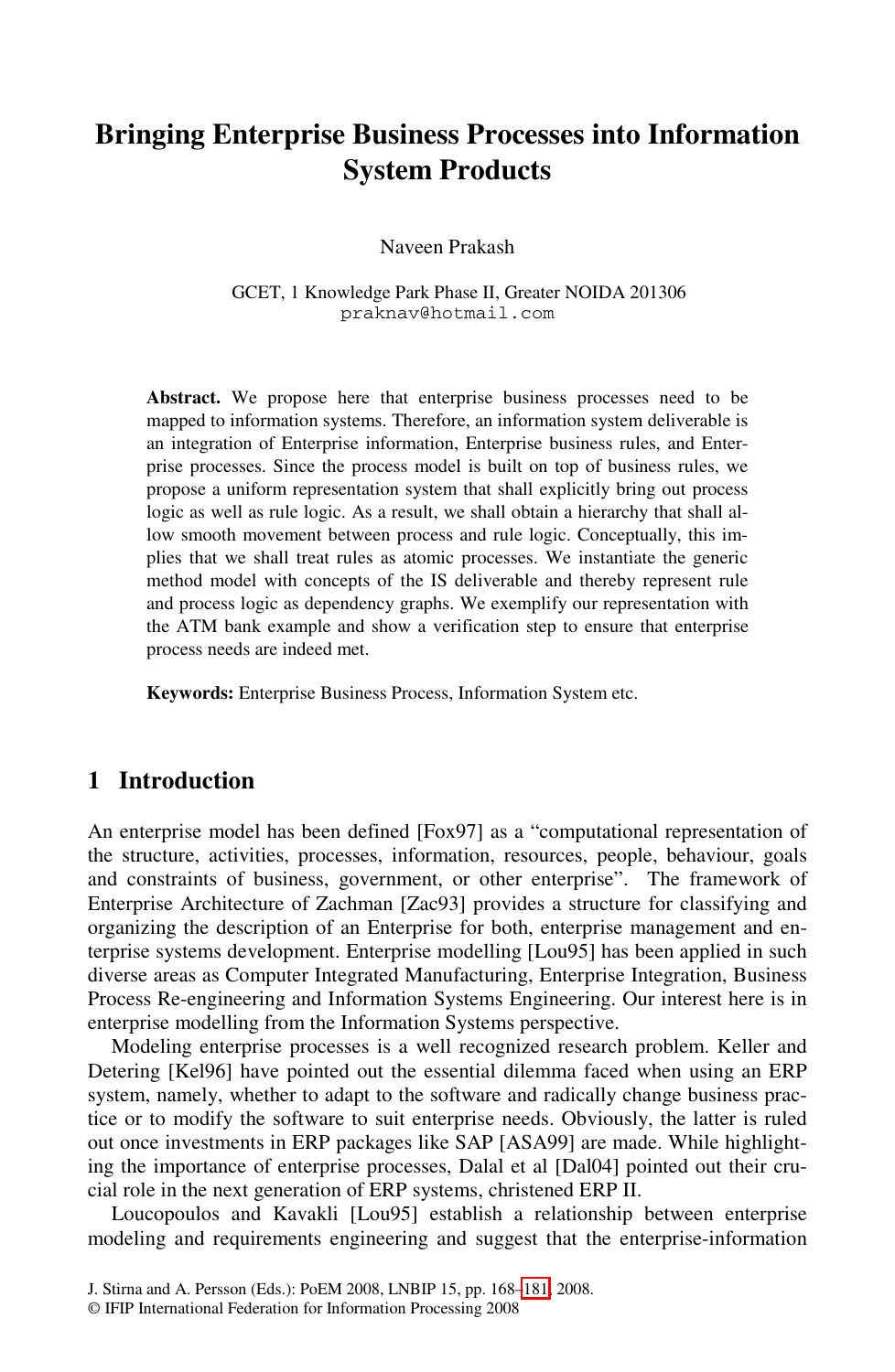systems relationship provides justification criteria and explanations about the information system to be developed. However, Requirements engineering [Myl92] is essentially concerned with functional and non-functional requirements and process model elicitation, has to our knowledge, not been addressed. Thus, it is not possible to deal with enterprise process models in Requirements engineering.

From the foregoing, it can be seen that, in enterprise modelling, we have to represent both, the information/data aspect of enterprises and their process aspects. The completeness principle postulated in [Pra07] provides a basis for this. This principle implies that the deliverables of IS/SW activity are information/data models and associated usage process models. During enactment, the latter produces the former. Notice that the completeness principle gives primacy to the process model over system functionality. Indeed, a process model is built over functionality but the argument is that it is enterprise processes that deliver value and therefore, are paramount.

We refer to the integration of information/data model and process model by the relatively neutral term, information system deliverable or IS deliverable. Essentially, we are dealing with three phenomena that are to be integrated together in the IS deliverable. These are

- Enterprise information,
- Enterprise business rules, and
- Enterprise processes.

A number of techniques, data-oriented, function-oriented, behaviour-oriented and object-oriented, have been developed for representing enterprise information types and business rules. Since the process model is built on top of business rules, we shall look for a uniform representation system that shall explicitly bring out process logic as well as rule logic. As a result, we shall obtain a hierarchy that shall allow smooth movement between process and rule logic. Conceptually, this implies that we shall treat rules as atomic processes.

Once business rules and processes are treated in the same uniform manner, we need to address the question of the level of abstraction of their representation. BPML {Ark02], BPEL [OAS07] and workflow[wfm95] provide features for representing sequence, parallelism and choice in process logic, fault and exception handling, synchronization and other such features. We believe that there is a higher level of abstraction at which enterprise process models should be represented that brings out their essential features and acts as a specification for the low level representation. Thus, synchronization, faults/exceptions are left to be elaborated in subsequent stages.

We choose the generic method model [Pra06] as the basis for instantiation of the IS deliverable. This model has integrated the information and process parts of methods together. For the latter, it produces a dependency graph based on different types of dependency. Thus, the dependency graph captures a range of process situations. We represent the enterprise process model as a dependency graph and shall refer to this representation as the Application Process Model, APM.

The layout of the paper is as follows. In the next section we present the generic method model and highlight the features that we shall use. In section III, we develop a set of concepts to represent the IS deliverable, instantiate the generic model with these and show the use of the dependency graph for representing business rules and process models. In section IV we apply the notions we have developed to model the ATM of a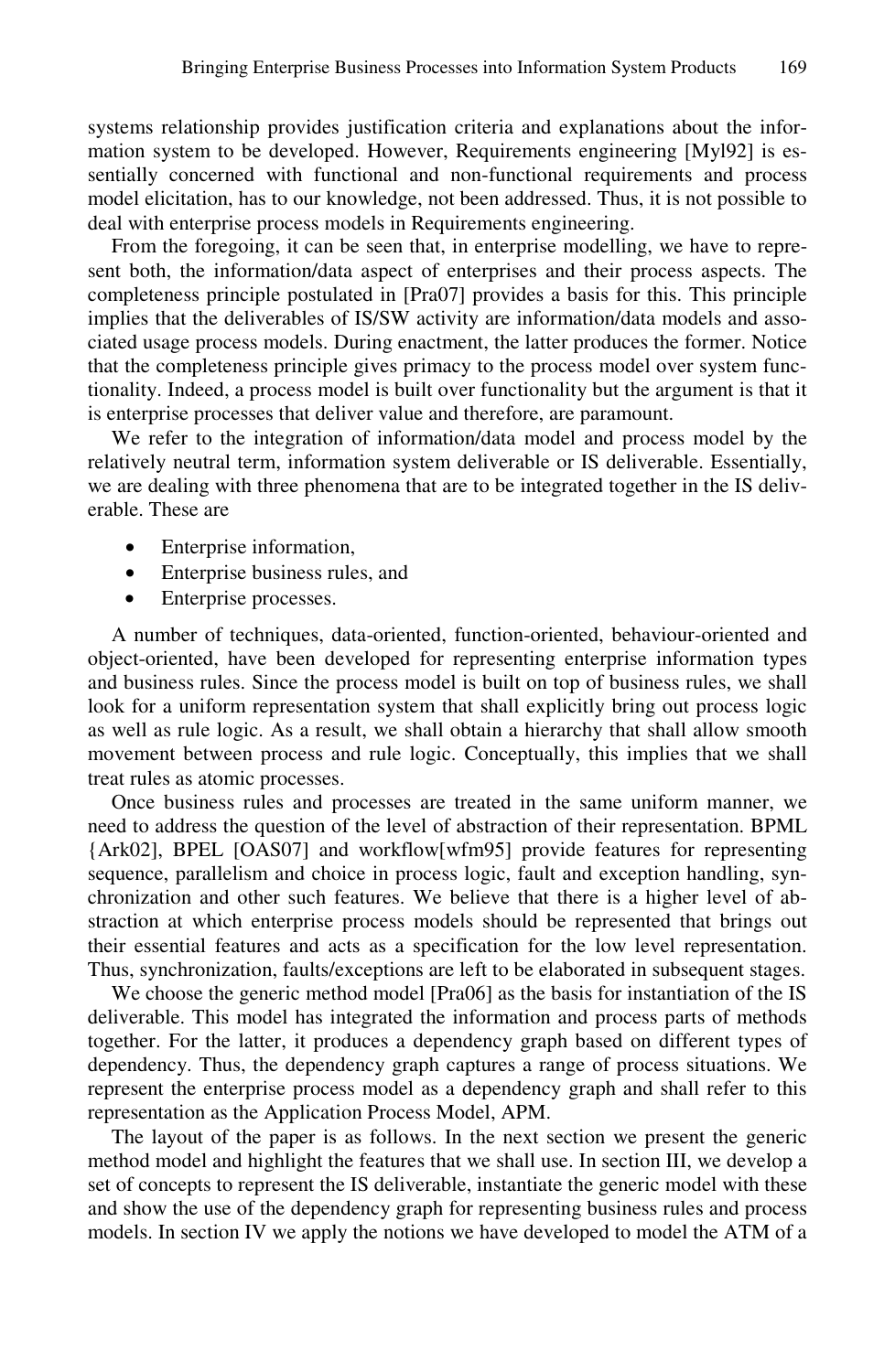bank. Section V introduces a verification step called matching for ensuring a good fit between the APM and the enterprise business model. It uses the ATM example to show how matching can be done. In section VI we compare our approach with others like workflow, BPML etc.

# **2 The Generic Method Model**

In this section, we provide an overview of the generic method model so as to show its usefulness in building the IS deliverable. The details of the model can be found in [Pra06]. As its name implies, this model was developed to capture the generic notion of a method. One of its stated objectives is to integrate the product and process aspects of methods together. Thus, if we treat an IS deliverable as a method, identify its concepts and instantiate the generic method model with these, then the IS deliverable shall have integrated product and process parts together with all other properties of the generic model.

The generic view treats a method as a triple  $\langle M, D, E \rangle$  where M is the set of method blocks, D is the set of dependencies between method blocks, and E is the enactment mechanism. The notion of a dependency is used to build a dependency graph with method blocks as nodes and dependency types as edges.

A method block has two parts, an argument part and an action part. The action part acts upon the argument part to produce the product. These two parts correspond to product primitive and process primitive respectively of Fig. 1. The product primitive is found in the product model. Therefore, if the product model is the schema of an application, then the concepts of this schema form the product primitives. The process primitives correspond to the operations allowed on the concepts in the schema. For example, <Reservation, Create> is a method block.

Complex method blocks are built out of simpler ones. For example, <Name, Address, Start, End, Room type, Book> is a complex method block, built out of simpler method blocks that create a client, check availability of rooms and reserve a room respectively. Here, Book is the action part and the rest are arguments.



**Fig. 1.** The Generic Model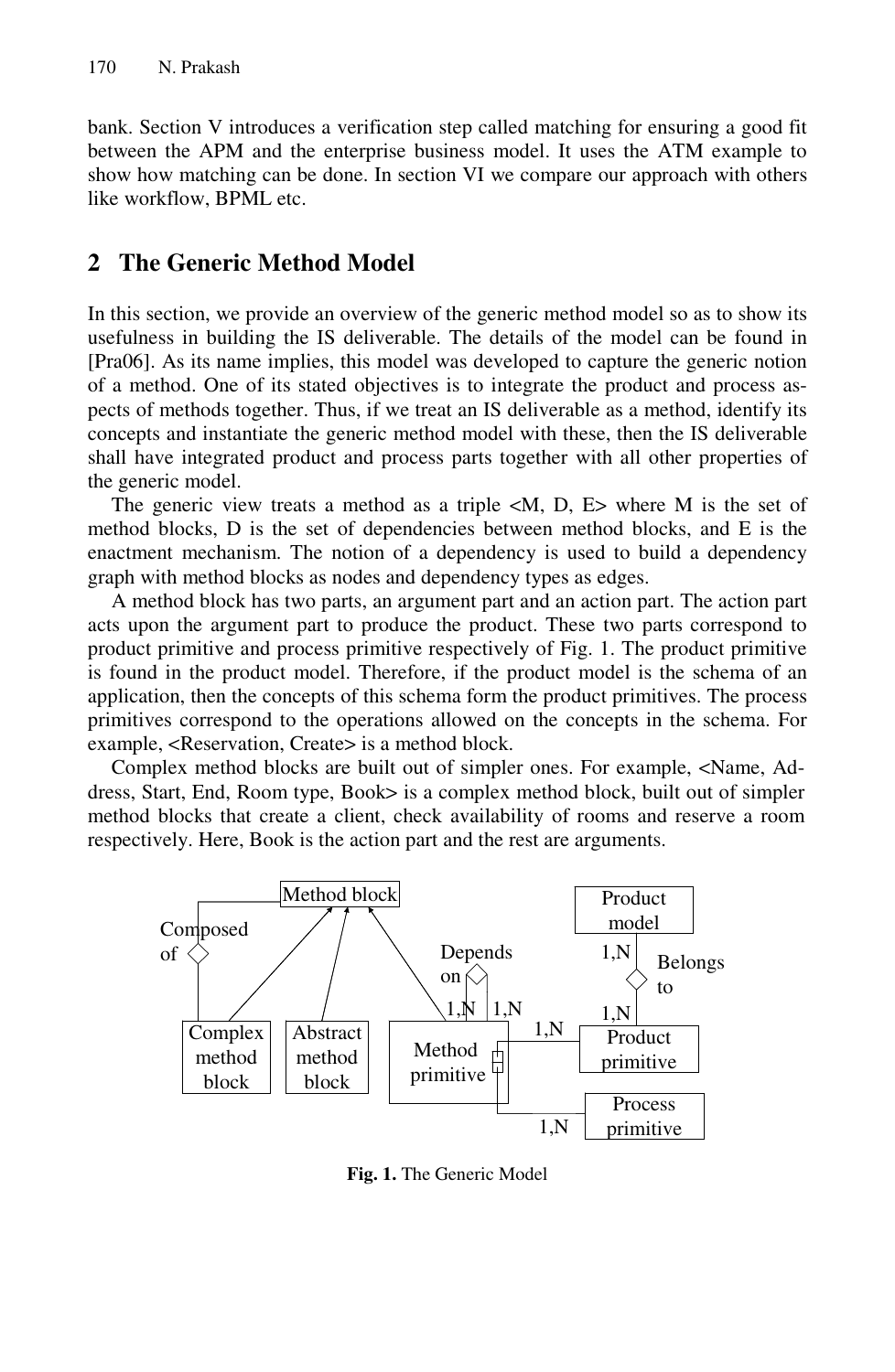Now consider the notion of a dependency. Two attributes, urgency and necessity, are associated with each dependency type. Urgency refers to the time at which the dependent method block,  $O_2$ , is to be enacted. If  $O_2$  is to be enacted immediately after  $O_1$  is enacted then this attribute takes on the value *Immediate*. If  $O_2$  can be enacted any time, immediately or at any moment, after  $O_1$  has been enacted, then urgency takes on the value *Deferred*. Necessity refers to whether or not the dependent method block  $O_2$  is necessarily to be enacted after  $O_1$  has been enacted. If it is necessary to enact  $O_2$ , then this attribute takes the value *Must* otherwise it has the value *Can*. As discussed earlier, this gives rise to four dependency types displayed in Table 1.

| `vpe | Urgency   | <b>Necessity</b> | <b>Abbreviation</b> |
|------|-----------|------------------|---------------------|
|      | Immediate | Must             |                     |
|      | Immediate | ∠an              |                     |
|      | Deferred  | Must             |                     |
|      | Deferred  | `Q n             |                     |

**Table 1.** Dependency Types

It can be seen that the urgency property of a dependency type supports both instantaneous and long running phenomena. If the dependency between a pair of method blocks has Urgency=Immediate then the two are to be immediately enacted, one following the other. This amounts to a representation of instantaneous phenomena. On the other hand, if Urgency=Deferred then there can be a time interval between the enactment of the two method blocks and one can represent long running phenomena.

The necessity property of a dependency type supports planned, determined action or selection of alternative actions. If the dependency type between O1 and O2 has Necessity=Must, then O2 must be enacted after O1. This corresponds to a planned, determined course of action. On the other hand if Necessity=Can, then O2 represents a choice of action.

Using the notion of a dependency, a method can be organized as a dependency graph. This graph when traversed from its start to stop nodes represents an activity that can be performed by the system and can be seen to be a process model. As a result of process enactment, the system produces an instance of the product model, the product.

We illustrate a dependency graph by considering a method with the set of method primitives  $O = \{O_1, O_2, \ldots, O_{14}\}.$  Let there be two dependency types (see Table 1), one of type 1 and the other of type 2. Let the following dependencies be defined:

IM dependencies

| $O_1 \rightarrow O_2$    | $O_1 \rightarrow O_3$    | $O_1 \rightarrow O_4$ | $O_1 \rightarrow O_5$ |
|--------------------------|--------------------------|-----------------------|-----------------------|
| $O_6 \rightarrow O_7$    | $O_6 \rightarrow O_8$    |                       |                       |
| $O_9 \rightarrow O_{10}$ | $O_9 \to O_{11}$         | $O_9 \to O_{11}$      |                       |
|                          |                          |                       |                       |
| IC dependencies          |                          |                       |                       |
| $O_1 \rightarrow O_6$    | $O_1 \rightarrow O_9$    |                       |                       |
| $O_6 \rightarrow O_{13}$ | $O_6 \rightarrow O_{14}$ |                       |                       |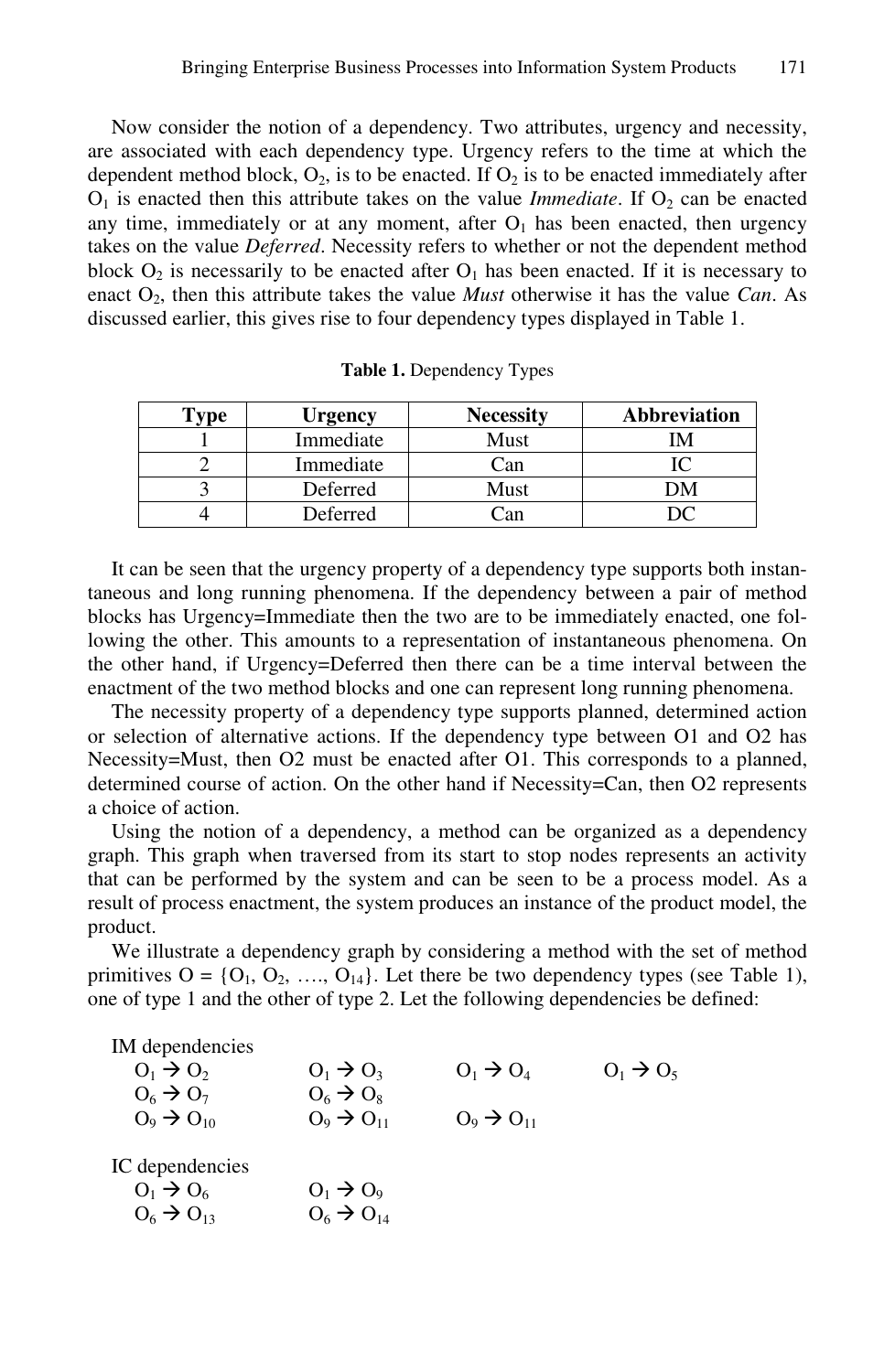

**Fig. 2.** A Dependency Graph

Using the foregoing dependencies, we arrive at the dependency graph as shown in Fig. 2. In this Figure, only the IC dependencies are labeled and the non-labeled ones are assumed to be IM dependencies.

The dependency graph shows that the entire activity represented in it is instantaneous. Further, there is choice to enact  $O_6$  and  $O_9$  after O as well as  $O_{13}$  and  $O_{14}$  after  $O_6$ .

**Enactment Initiation and Termination.** A dependency graph has a set of nodes, called START, that have no edges entering them. This implies that enactment can begin from any of the nodes in this set. For example, for Fig. 2, START contains exactly one node, O, and enactment begins from this node.

Now consider termination of enactment. We define a set STOP that contains nodes at which enactment can terminate. The following nodes belong to this set:

- 1. Nodes that have no edges coming out of them. For example, in Fig 2,  $O_7$ ,  $O_8$ and  $O_{10}$  to  $O_{14}$  shall be members of STOP.
- 2. Nodes that have edges leaving them but all these edges have Necessity  $=$  Can. Since the edges identify nodes which are optional and may not be enacted, it is possible for enactment to terminate. Notice that even if one of the edges has Necessity=Must then termination cannot occur since the node determined by such an edge is to be necessarily enacted.

For example, consider the dependency graph shown below. There are no nodes leaving B. Therefore it is a member of STOP. A has two edges leaving it and both have Necessity=Can. Therefore, it is possible that these may never be enacted, and enactment may stop at A. Therefore, A is a member of STOP. Similarly, the edge leaving C has Necessity=Can and B may never be enacted after C. Therefore C is also part of STOP.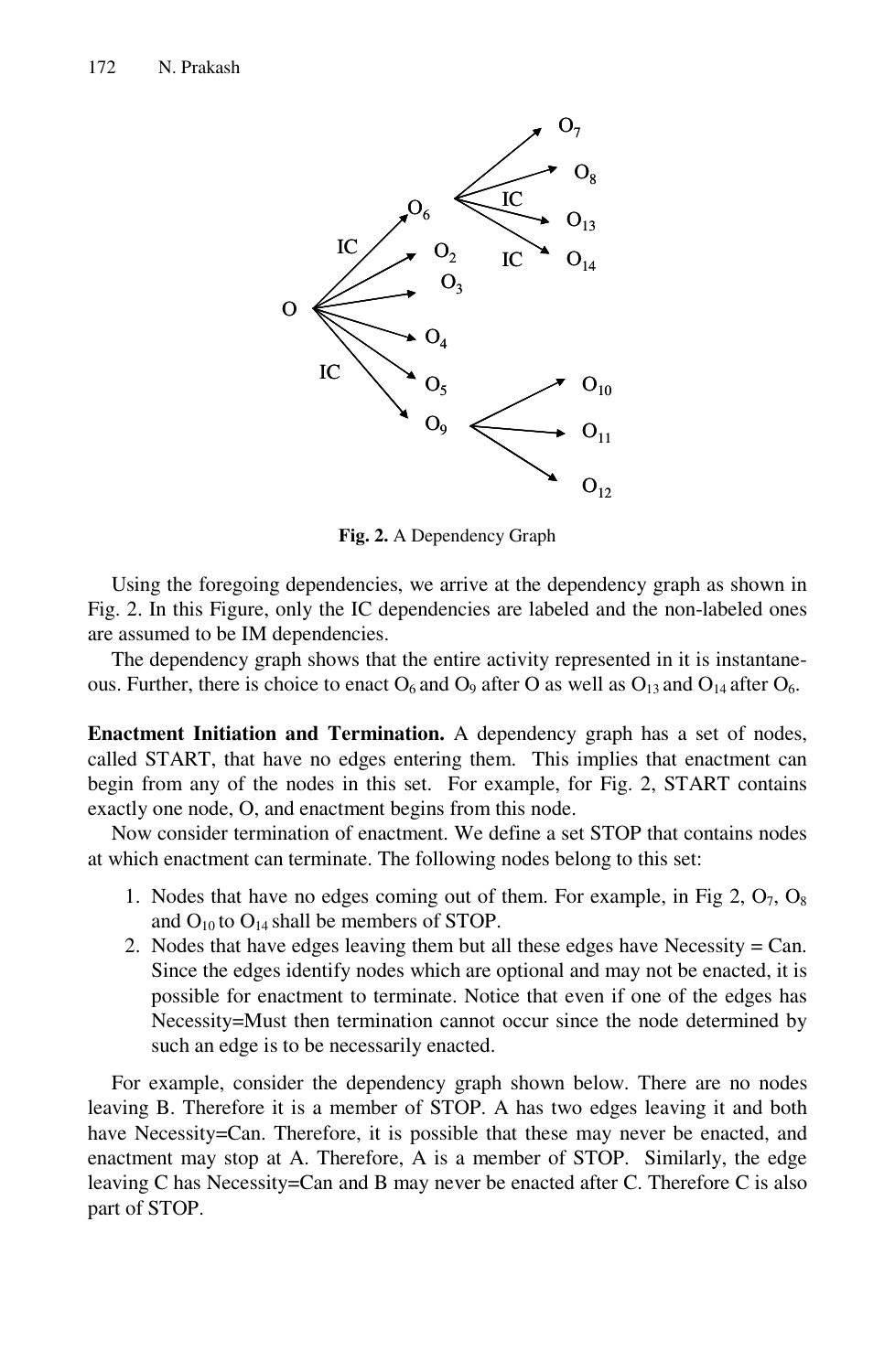

From the foregoing we get  $STOP = \{A, B, C\}$ . That is, enactment may stop at A, after the enactment of AB, of AC, or of ACB.

Let us determine STOP for the dependency graph of Fig. 2. By rule 1 above, we get  $O_7$ ,  $O_8$  and  $O_{10}$  to  $O_{14}$ . Further an examination of the graph shows that only two out of the six edges leaving O have Necessity=Can and the rest Must be enacted. Therefore, O is not a member of STOP. All edges coming out of  $O_9$  have Necessity=Must. Therefore, it is not a member of STOP. Similarly,  $O_6$  is not a member of STOP because only two of its four edges have Necessity=Can. Therefore, we get  $STOP = \{O_7, O_8, O_{10}, O_{11}, O_{12}, O_{13}, O_{14}\}.$ 

#### **3 The IS Deliverable**

As mentioned earlier, our view of an IS deliverable is based on the completeness principle. This completeness principle [Pra07] states that an information system deliverable should be a faithful representation of the product and process models at the required level of conceptualization. In other words, applications can be visualized at different levels of abstraction and at each level the IS deliverable is complete if and only if both the product and process models have been developed. Our interest here is not in the different levels of abstraction but in the representation of the product and process aspects of an IS deliverable.

Looking at the generic method model from this perspective, we notice that the product primitive comes from the product model. We first need to conceptualise product primitives and associated process primitives of an IS deliverable and thereafter, instantiate the generic model.

In information systems, the data part of a deliverable is modelled as a conceptual schema. The conceptual schema contains application specific types of information that we refer to as Application Product (AP) types. The conceptual schema can be populated with instances of AP types by operations of create, delete and modify. We refer to these operations as Operations on AP or OAP for brevity. For example, Student is an AP type and read, create, delete, and modify are OAPs. AP types and OAPs come together to form the basic 'action' capability that leads to product construction. For example, Create Student populates the product with students. We shall refer to this coupling as an application primitive.

Application engineers build system functionality using application primitives. For example, we may have AP types Student and Enrolled\_in and build method blocks Create student and Create Enrolled\_in. We can define Admit Student over Create student and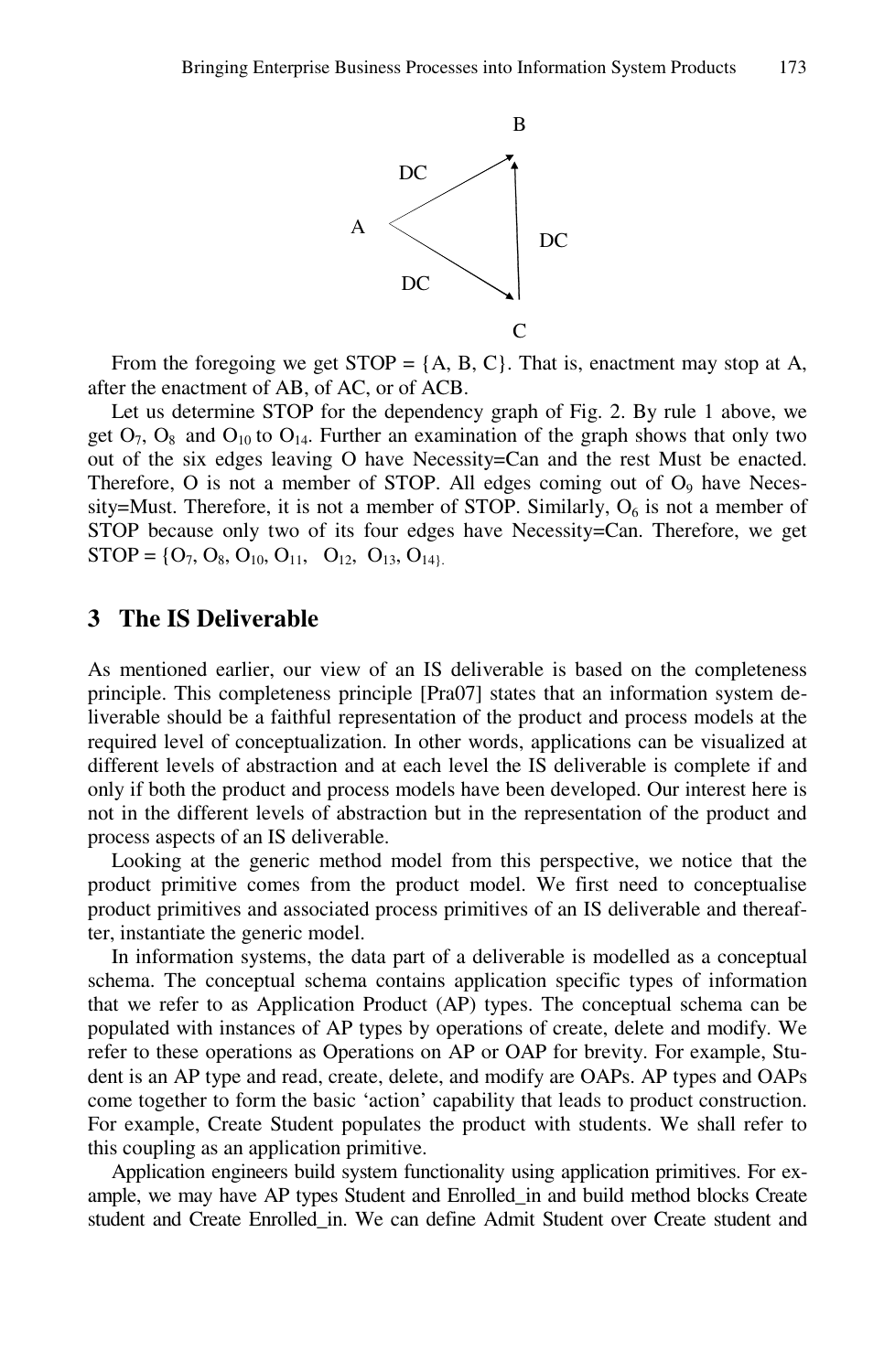Create Enrolled\_in. We refer to operations like Admit that provide functional capability as User Operations, UO.

In the next section, we instantiate the generic method model with the concepts, AP type, AOP and UO found in the product model of the IS deliverable.

### **3.1 Instantiating the Generic Model**

The instantiation of the generic model is shown in Table 2. A product primitive is instantiated with AP type, whereas a process primitive is instantiated with OAP. To instantiate a method block we define the notion of an application chunk. An application chunk represents the operations that can be performed on the AP types of the application. It is the mechanism for creation of the product part of the information system deliverable and can be used as a node in the dependency graph.

We instantiate method block with the notion of application chunk. An application chunk represents the capability to build the product. A method primitive is instantiated with application primitive introduced above. An application primitive represents the smallest meaningful product building action that can be performed in the application.

| <b>Generic Method</b>         | <b>Application Method Concept</b>                        |  |
|-------------------------------|----------------------------------------------------------|--|
| Concept                       |                                                          |  |
| Product primitive             | AP type                                                  |  |
| Process primitive             | Operation on AP (OAP)                                    |  |
| Method Block                  | Application chunk                                        |  |
| Method primitive              | Application primitive, <ap list,<="" td="" type=""></ap> |  |
|                               | OAP                                                      |  |
| Complex Method Block          | Complex application chunk                                |  |
|                               | <ap list,="" type="" uo=""></ap>                         |  |
| <b>Abstract Method Blocks</b> | <b>Abstract UOs</b>                                      |  |

**Table 2.** Instantiating the Generic Model

A complex method block is instantiated by a complex application chunk, CAC. The CAC is built over other simpler application chunks. The argument list and action of a CAC is useful to represent the coupling <AP type list, UO>. Thus application functionality can be represented as a CAC.

An abstract method block is instantiated with abstract application chunk. Such a chunk abstracts out the common features of application chunks and allows us to look at chunks at different levels to construct an ISA hierarchy of application chunks.

Using the four kinds of dependencies, we can now build an application dependency graph with application chunks as nodes and edges that represent their ordering. Edges are labeled with their dependency types. There are two interesting graphs

- 1. The Function Graph, FG: The distinguishing feature of a FG is that its nodes are application primitives only. We can treat FG as a complex application chunk of the form <AP type list, UO> by associating a UO with it and determining the AP types involved.
- 2. The APM graph, APMG, constructed with a mix of the three different types of application chunks. As its name implies, this graph can be used to represent a usage process model.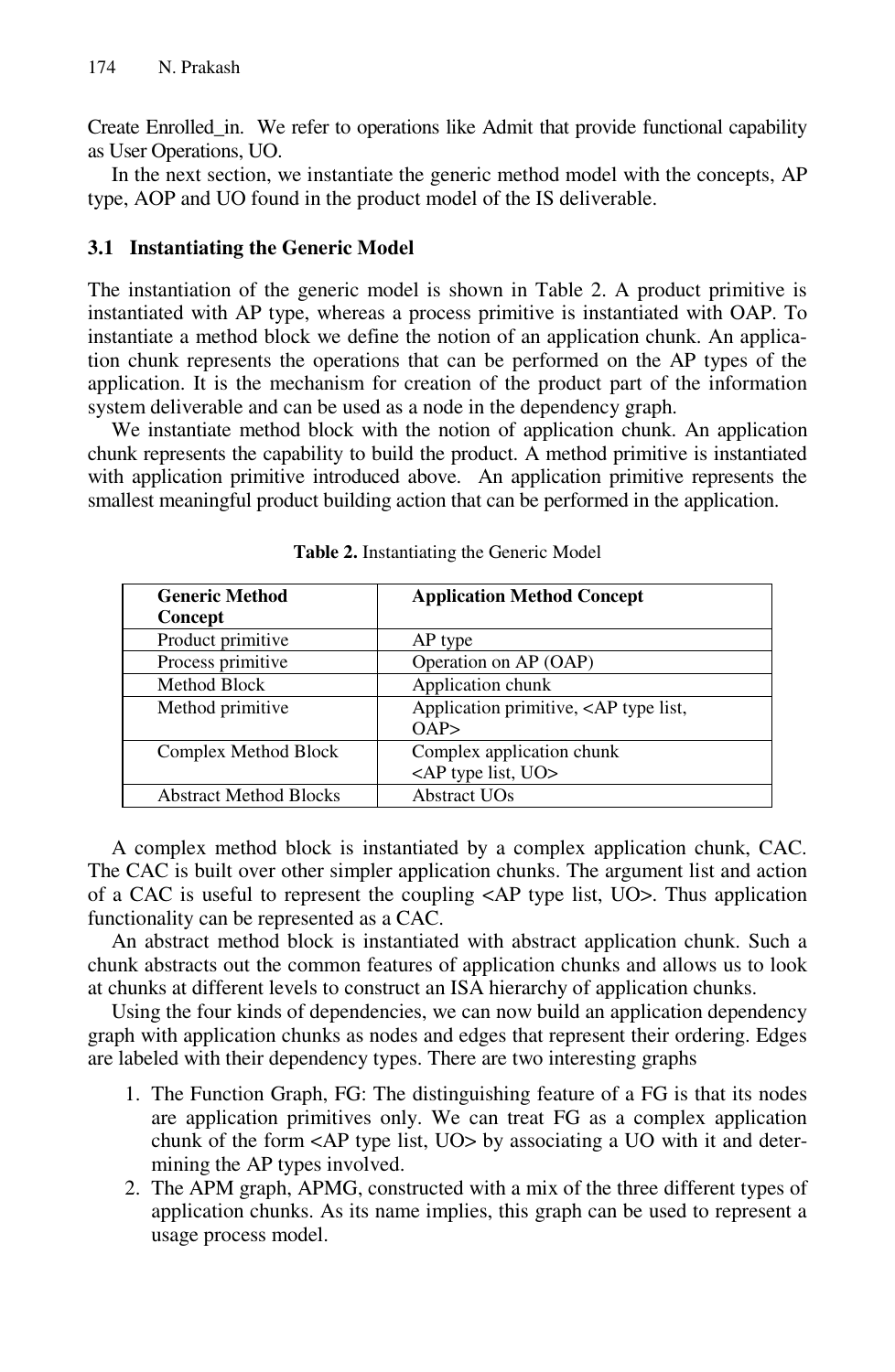These two kinds of graphs form a hierarchy of graphs. At the root, is the APMG that captures the global process model, the APM. Nodes in this graph can be decomposed into FGs, possibly through a multi-level decomposition hierarchy of graphs.

#### **3.2 FG for Representing a Business Rule**

We show that a function graph can be used to capture a business rule. To illustrate this, consider the business rule for making a reservation, "Obtain full requestor information before doing the reservation". Let the AP types be Requestor, Reservation, and Availability. Upon getting a booking request, we can instantiate these using application primitives, Create Requestor, Create Reservation, Modify Availability. A dependency graph for this is shown in Fig. 3.



**Fig. 3.** An FG for a Business Rule

The business rule is instantaneous; the entire execution from the first to the last is done at the same time. Now consider a different business rule that expects the reservation to be carried out before obtaining requestor information. This calls for a different dependency structure among the application primitives as shown in Fig 4.



**Fig. 4.** Representing a Different Business Rule

Again, this is an instantaneous function. Notice that both the dependency graphs can be seen as modelling the business function, Make reservation; both represent instantaneous phenomena, and both will have the same arguments. However, the business rule followed in the two cases is different. Naturally, that dependency structure that best meets the business rules of the enterprise is t be selected. Notice also that Make reservation is a complex application chunk.

As an example of a function graph that captures long-running phenomena consider development of a complex application chunk for admitting a student. Candidates apply for admission and some of these who are prospective students are selected to appear for a test and interview. Based on performance in these, selected students are identified and offered admission. The dependency graph is shown in Fig. 5. Notice that the dependency type between Create Candidate and Create prospective student is Deferred Must. Since the urgency property of this dependency type is deferred, the dependency graph captures a long-running business rule.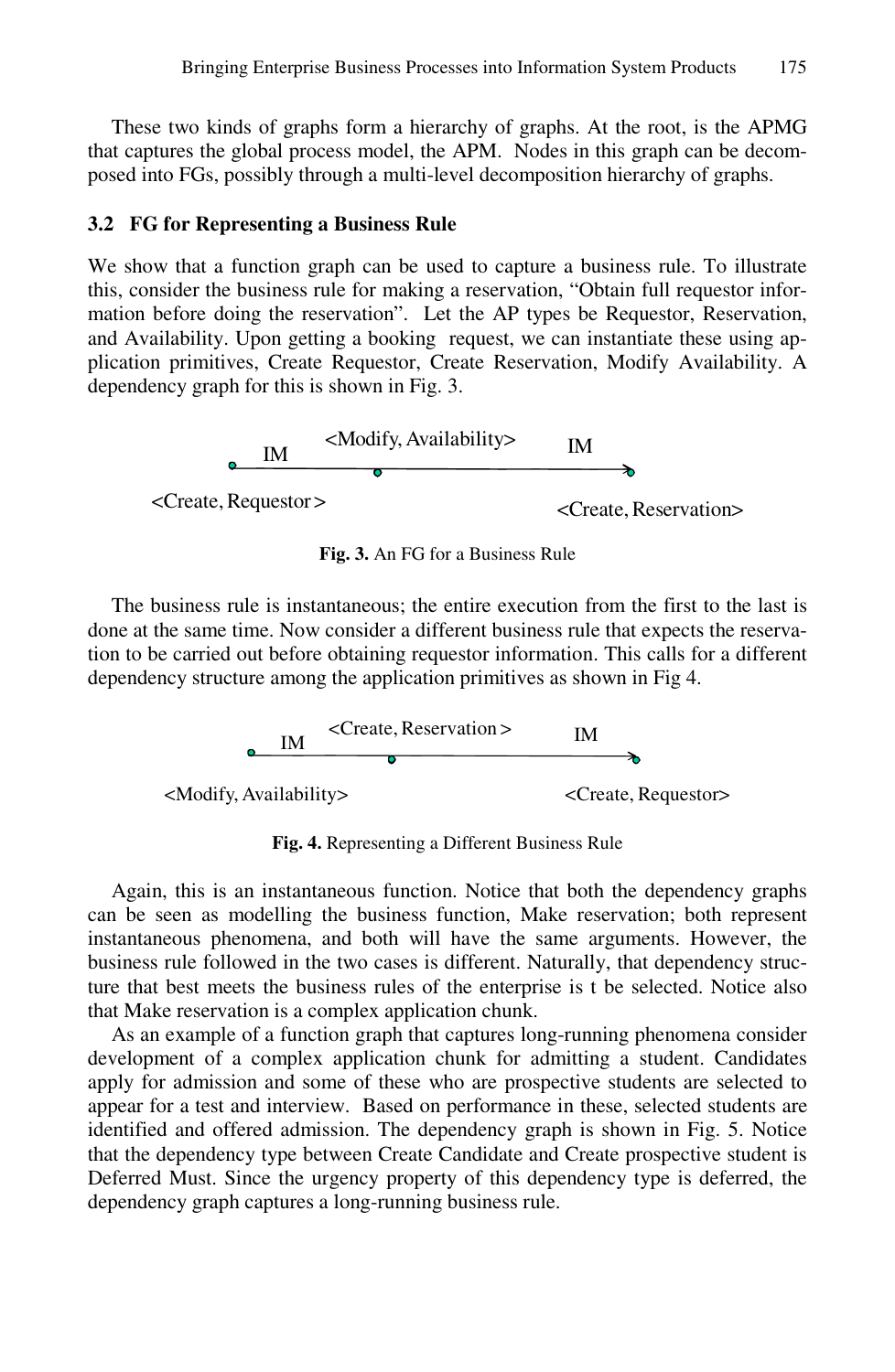



**Fig. 5.** Representing a Long running Business Rule

### **3.3 APMG as Process Model**

Having looked at the representation of enterprise business rules, let us now consider the enterprise business process model. The application chunks with UOs are the building blocks of such a model. Consider the set of application chunks

 $ACset = \{Ac1, Ac2, \ldots, Acn\}$ 

A number of process models can be built each with a different ordering of ACset. Out of these, only some are feasible. Further, out of the feasible operations only some are compatible with the required enterprise business process of the organisation. To illustrate, consider a simple hotel reservation application having

ACset = {Make Reservation, Cancel Reservation, Postpone reservation}

Out of the different orderings possible, the useful one is that which starts with Make, followed by either Cancel or Postpone.



<Postpone, Reservation>

**Fig. 6.** An APMG for Reservation Process

The dependency graph of Fig. 6 shows that the business process can stop at three nodes, at cancellation, at postponement or at making the reservation. Thus we can have four processes (a) Make reservation, (b) Make reservation, cancel reservation (c) Make reservation, postpone reservation, cancel reservation (d) Make reservation, postpone reservation Further, if it is possible to postpone more than once then the dependency graph needs to be augmented by a self loop from Postpone reservation to itself with the dependency type DC.

The process model represented by the dependency graph is a long running process (Urgency = Deferred). Further, cancellation and postponement of a reservation are choices (Necessity=Can). Notice that as the process model is enacted, the product model of the reservation system is instantiated.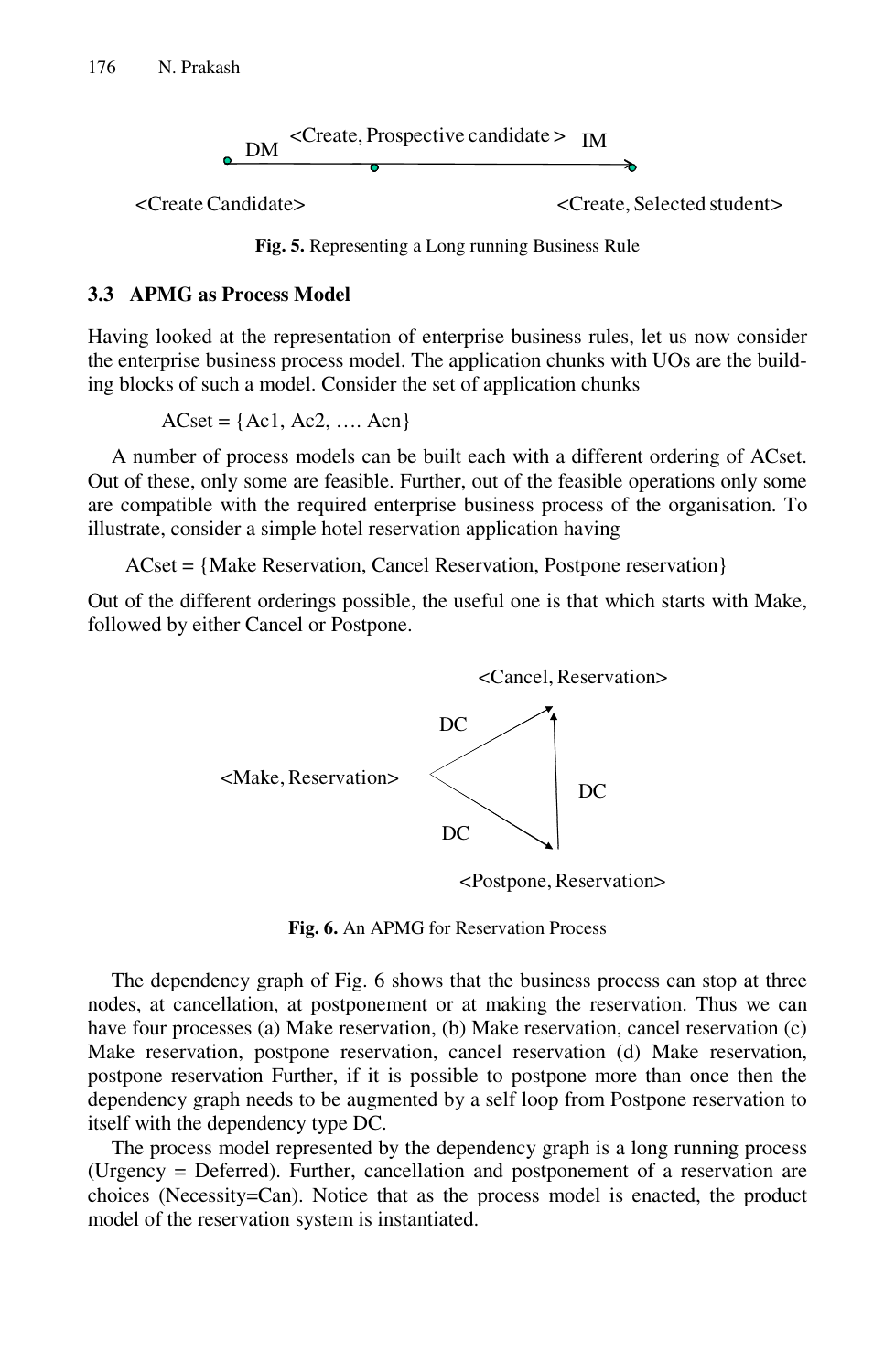#### **4 The ATM Example**

In this section we illustrate our proposals with the help of the example of an ATM of a bank. The information part of the application product model of the ATM is shown in Fig. 7. As shown customers have a name and hold accounts in our bank. Accounts have a number, Acno, and balance. A personal identification number, pin, is associated with each account held by a customer.



**Fig. 7.** An IS/SW Product

Now, let us look at the second part, the business rules part, of the IS/SW deliverable. Consider withdrawing money from the ATM. After reading the account number, Acno, and the pin of the customer, withdrawal can be done in either fast or normal mode. In the latter case a statement of the balance and withdrawal details are printed out. The dependency graph is shown in Fig. 8.



**Fig. 8.** A Function Graph

The fast and normal alternatives are expressed as IC dependencies. Once the request for withdrawal is satisfied, the main menu of the ATM is displayed again. Fig. 8 can be seen to be a complex application chunk <Acno, pin, amount, withdraw> having AP type list consisting of Acno, pin, and amount whereas the UO is withdraw. It can also be seen as capturing the business rules to withdraw cash from an ATM. In a similar manner, we assume that application chunks to change the pin and check balance respectively have been defined.

We can consider the third part, the process part, now and build a APMG for our ATM example. For this, we assume the set of application chunks consisting of (a) inserting a card into the ATM,  $\langle$ card, insert $\rangle$ , (b) selecting a language,  $\langle$ language, select>,  $(c)$  withdrawing amount <Acno, pin, amount, withdraw>,  $(d)$  changing the pin <Acno, pin, npin, change>, and (e) checking balance, forming <Acno, pin, check>. These application chunks can be put together in the APMG graph shown in Fig. 9. First notice that all edges have Urgency=Immediate. This means that the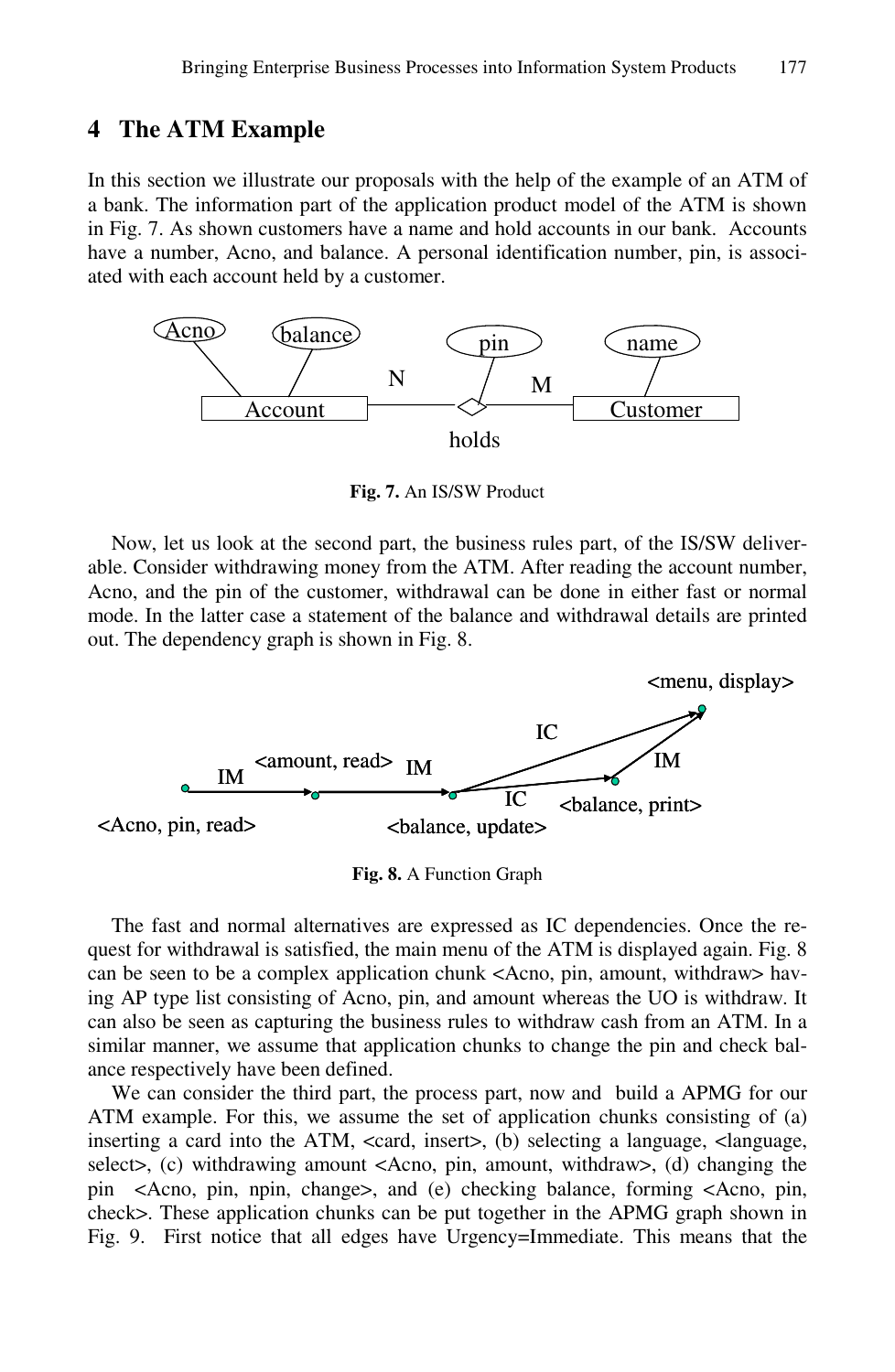entire APMG is considered instantaneous, to be performed at the same moment. After inserting the ATM card, the language is selected. After that any one of withdraw, check, or change UOs can be performed. One possibility is to exit after performing the chosen UO. The other option is to perform yet another operation from among these. Thus, for example, the sequence of check followed by withdraw could be performed. These alternatives are shown by the IC dependency types associated with edges between application chunks.



**Fig. 9.** An Application Process Model Graph

It can be seen that graphs are organized in a hierarchy. In our example, Fig. 9 is the root graph of the hierarchy. One branch of this hierarchy is the graph corresponding to withdraw and the other branches correspond to the graphs for changing pin codes and checking balances (not shown in this paper).

# **5 Performing Verification by Matching**

Once the dependency graphs have been built, we propose that they be verified against enterprise requirements by carrying out a verification activity. Essentially this involves matching enterprise needs against the dependency graphs. We consider this for our ATM example.



**Fig. 10.** Selected variants for an Inconvenient ATM Process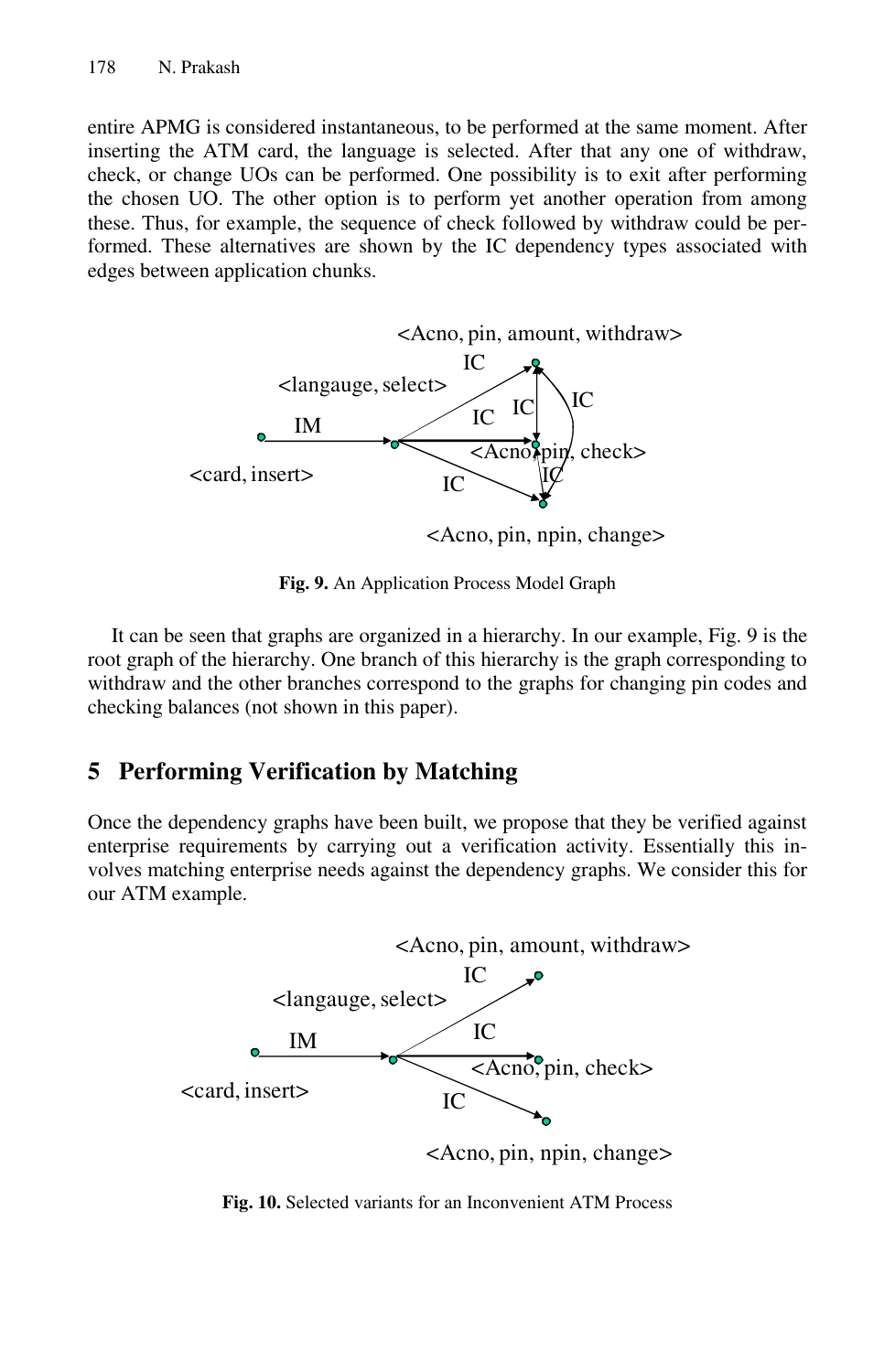There are two strategies that can be followed in enterprises when considering an ATM. One is to offer greater protection to the customer at the expense of convenience. Thus, to protect forgetful customers who may leave their ATM cards in the ATM machine, each operation explicitly requires card insertion. To support such an enterprise process, the APM of Fig. 10 suffices. It requires the removal of three edges in the original APMG of Fig. 9.

The second business strategy could be to assume less forgetful clients and lay greater emphasis on convenience. Then, the APMG of Fig. 9 is accepted as such. Notice that the pin has to be entered for each operation for security purposes but a sequence of UOs can be carried out without having to insert the ATM card many times.



<Acno, npin, change>

**Fig. 11.** An Insecure ATM Process

A third strategy could be a variant of the second one. It does away with entering pin each time a UO is to be performed. This leads to an ATM process that is less secure than the one of Fig. 9. Here, it is possible for the client to forget the card in the machine and for somebody else to walk up and use it!! This APMG is represented in Fig. 11 and it requires the modification of nodes. It forces the application engineer to redesign the UOs comprising the APMG to ensure a good fit.

#### **6 Related Work**

The workflow approach covers the design, control and execution of business processes. Workflow management systems have been developed to deal with different kinds of workflows, production, administrative, and collaborative. A 3-dimensional framework has been used to bring out the three aspects that go into defining workflows, cases, resources, and tasks. A task-case pair represents a work unit and the logic of this work-unit is the key issue. Workflow logic has been expressed [wfm95] in four basic constructs, sequence, AND-split and join, OR split and join, and iteration. Organization modeling for resource classification and structuring has also been done in the workflow area.

Notice that the 3-dimensional framework does not consider the issue of the output of the workflow, what is the result, the 'information product' produced. Clearly, it deemphasizes the integration of the information product and the process that produces it.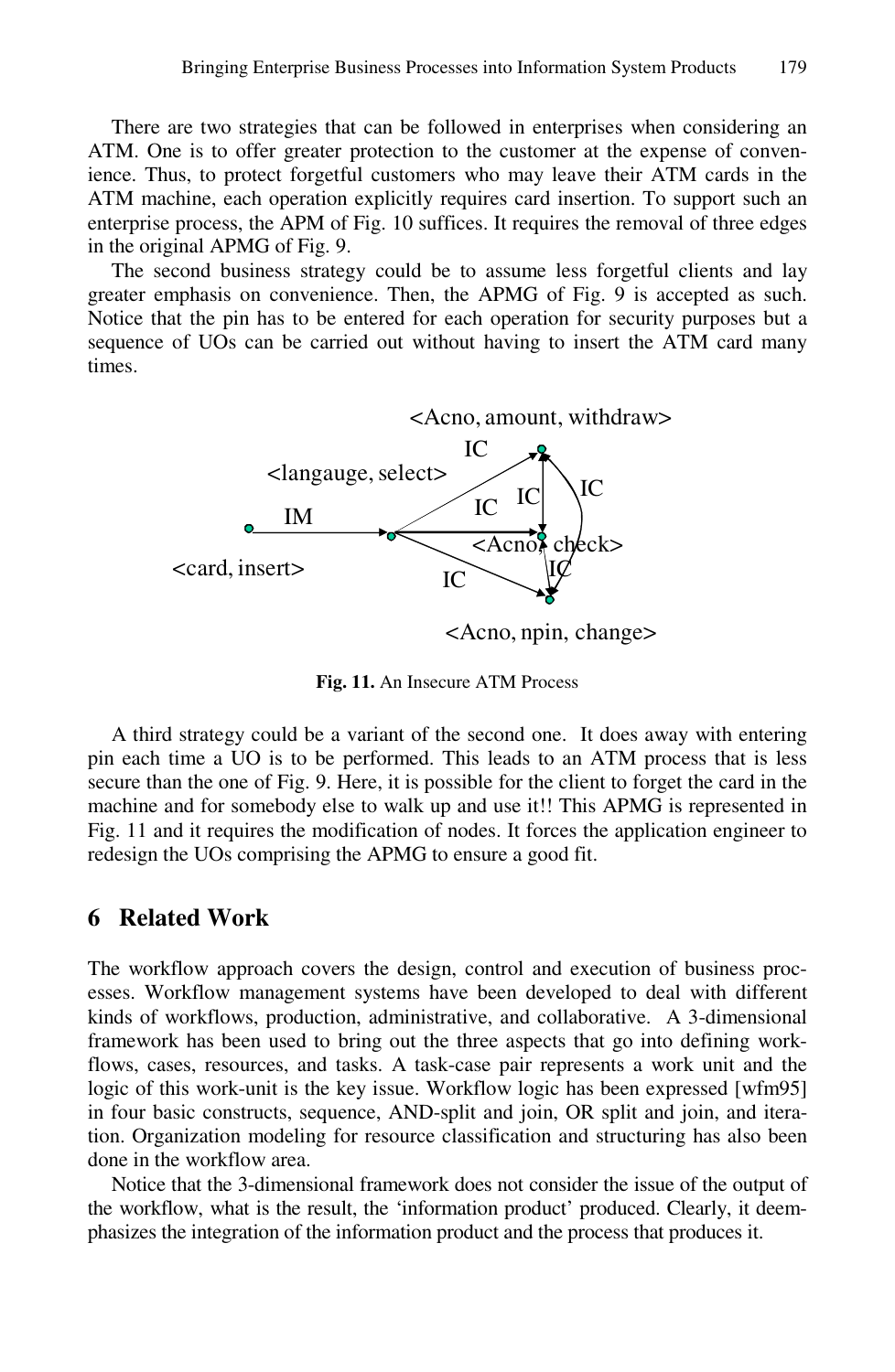A second approach is business process modeling. BPML [Ark02] has been developed as a means to represent business process models. BPML can be used for expressing abstract and executable processes. Similar to workflows, features for expressing sequences, choice, iteration and parallel execution are available. There is also a full range of facilities for fault/exception handling. Again, the focus is on the representation of business process logic and the result of this logic, the informational products that fall out of these processes are not considered.

A third approach has been developed in the context of web services and their capability to support business processes. WS-BPEL [OAS07] is a language that captures the operational characteristics of business processes. The logic of the process can be implemented and support for execution is provided by an orchestration engine. BPEL code uses constructs similar to those of a general purpose programming language together with full error/exception handling capabilities. BPEL modelling tools have been developed from which BPEL code can be generated. Again notice the lack of emphasis on the information product produced.

Whereas workflow, BPML and BPEL are highly oriented towards enterprise and business process logic, information systems development has de-emphasized it. Early information system products were either data or function oriented, but today a balance between data, function and dynamic aspects of information systems has been found. Consequently, the data aspect of the system being represented is closely coupled with the operational capability that affects the data. Thus, from the point of view of information system developers, the product to be delivered is this combination of data + function. This view ignores the representation of enterprise process models.

It can be seen that whereas information system developers do not pay sufficient attention to enterprise processes, the workflow/business process/web service developers do not pay sufficient attention to modeling the data to be maintained in the system. Our approach can be seen as a way to lay equal emphasis on these twin aspects of enterprises in the design of information system deliverables.

A somewhat different approach is adopted in ERP systems where a cross-module and intra-module process model is assumed. An enterprise using the package must adapt to the prescribed process model. Thus, instead of the system reflecting enterprise process requirements the situation here is the reverse.

# **7 Conclusion**

In this paper we have considered the representation of enterprise business processes in information systems. Information Systems of today provide functionality independent of a process model. This leaves open the possibility of enacting functionality in an undefined order. This problem gets aggravated when the number of functions is high, as it is when doing enterprise modeling, To avoid this, one can build appropriate constraints in the functions but this amounts to 'hard coding' process knowledge. Clearly, this hides process information and makes for change resistance.

Seeing the close relationship between business rules and business processes, we represent these in the same uniform notion of a dependency graph. Thus, we get the same properties for both. For example, it is possible for both, business rules and processes, to be long running.